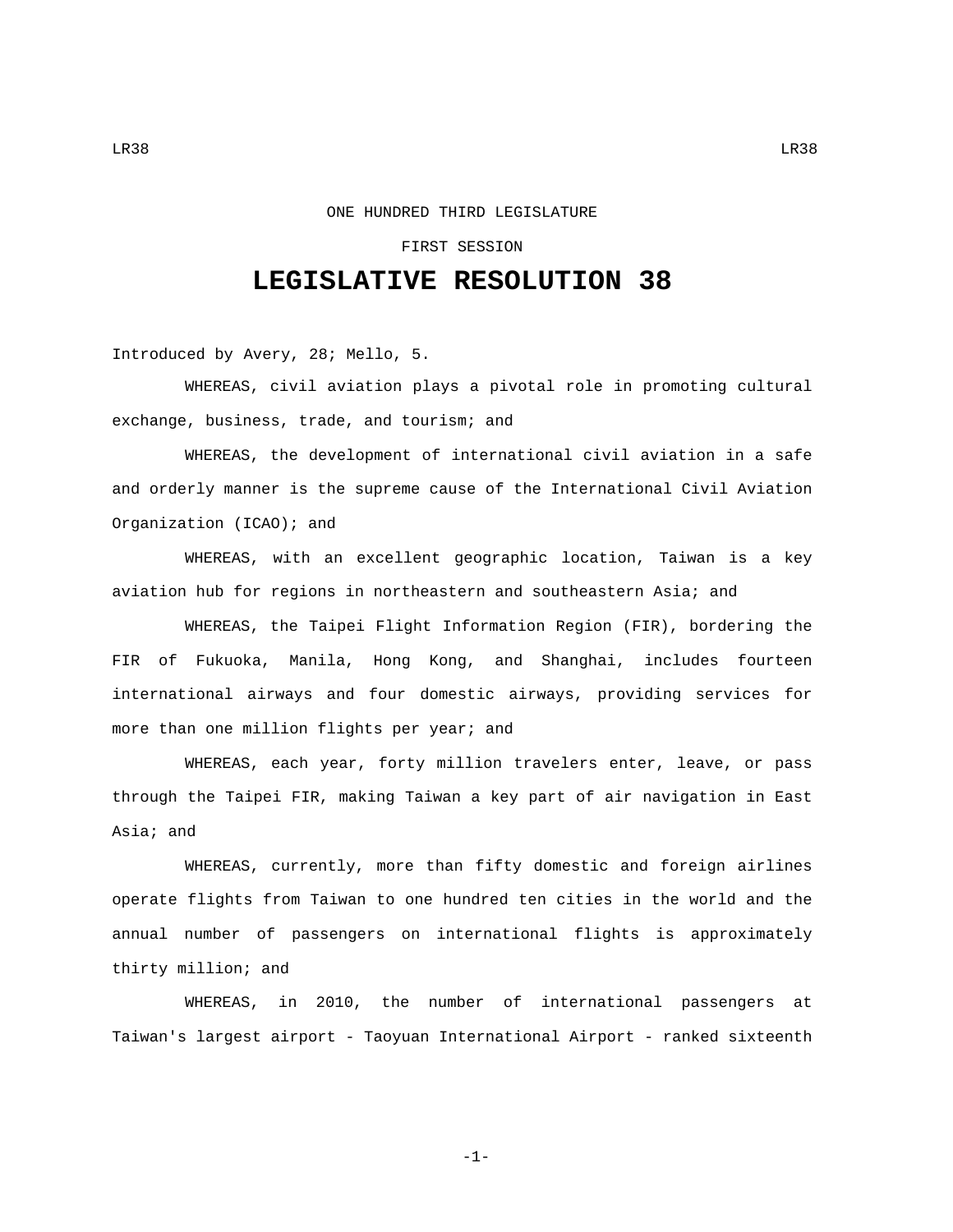LR38 LR38

worldwide while international cargo ranked ninth, making Taiwan one of the busiest airspaces in the world; and

WHEREAS, without Taiwan's participation, the international flight plans, regulations, and procedures that the ICAO formulates will be incomplete and unsafe; and

WHEREAS, as an island in the Pacific Ocean, Taiwan is imperiled by rising sea levels and the ravages of extreme weather; and

WHEREAS, it is apparent that to overcome the challenges posed by climate change, there must be concerted effort and cooperation among the world citizenry; and

WHEREAS, Taiwan's exclusion from meaningful participation in the United Nations Framework Convention on Climate Change (UNFCCC) has been to the detriment of both the Taiwan people and the global community, as Taiwan not only has the means but also the incentive to make a meaningful contribution; and

WHEREAS, Taiwan's request to participate in the ICAO and the UNFCCC is fully in line with the United State Government's policy of supporting Taiwan's meaningful participation in United Nations specialized agencies.

NOW, THEREFORE, BE IT RESOLVED BY THE MEMBERS OF THE ONE HUNDRED THIRD LEGISLATURE OF NEBRASKA, FIRST SESSION:

1. That the Legislature endorses Taiwan's participation in the International Civil Aviation Organization as an observer.

2. That the Legislature is supportive of all efforts to grant Taiwan official observer status at the United Nations Framework Convention on Climate Change, and, as a collaborative partner of the United States on

-2-